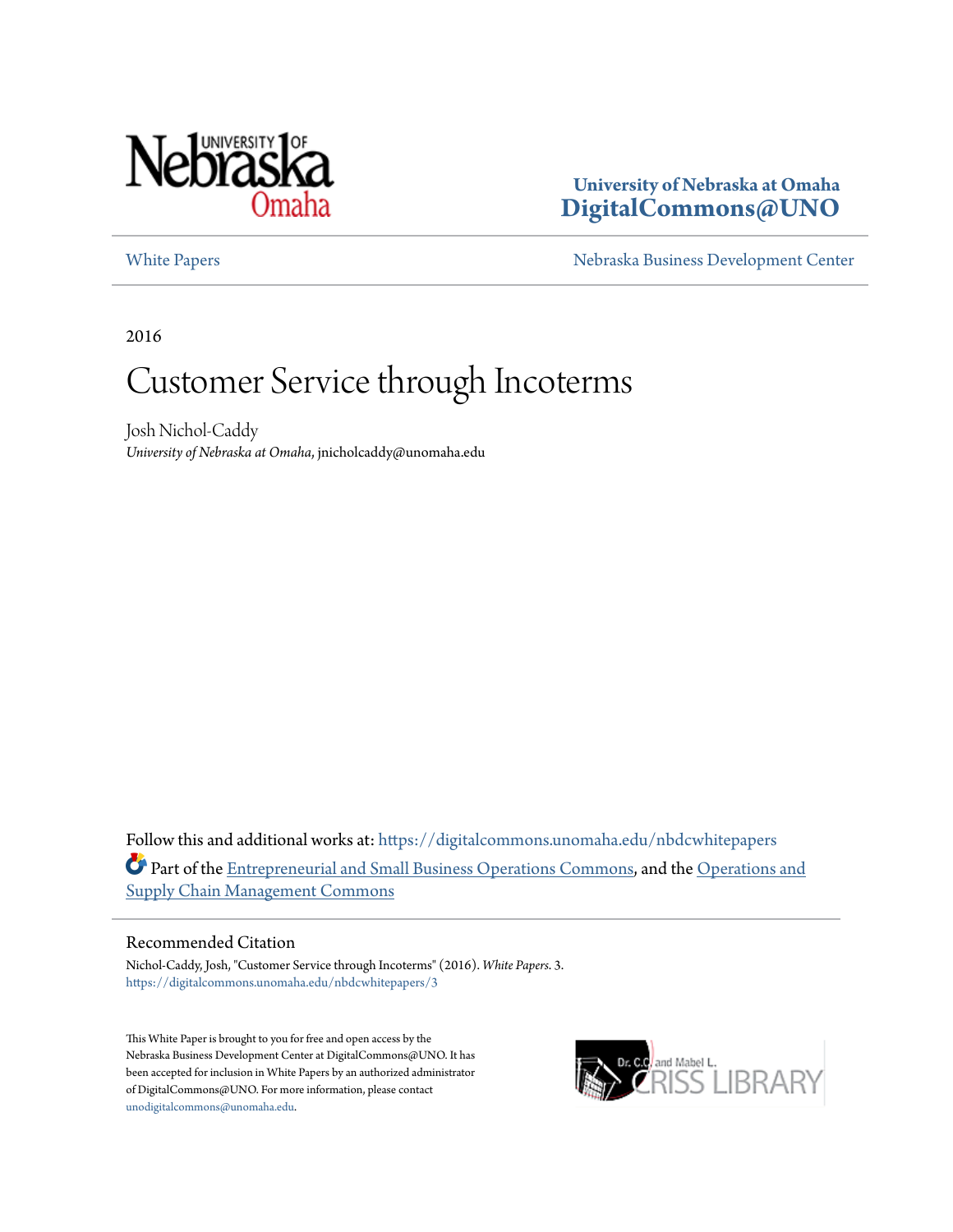PUBLICATION OF THE NEBRASKA BUSINESS DEVELOPMENT CENTER



**Small businesses selling internationally tend to rely on large logistics companies for their shipping needs. Their orders generally are delivered at the right place at right time. But by settling for the "one size, fits all" solutions typically offered, small businesses miss out on customer service options that could help differentiate their products.**

Just as a French buyer might select the supplier that accepts payment in euros or a Mexican distributor might favor open account terms, an arrangement in which the seller pays for insurance or delivers to a preferred port could turn one-off shipments into repeat customers.

According to the U.S. Commercial Service, "The most common Incoterms are EXW (Ex Works); FOB (Free On Board); CIF (Cost, Insurance, and Freight); CPT (Carriage Paid To); DDU (Delivered Duty Unpaid); and DDP (Delivered Duty Paid)."<sup>1</sup> This causes concern as the term DDU was replaced in the latest revision of these internationally recognized terms. Other Incoterms, $^2$  or International Commercial Terms, frequently are misused. More than learning to use them correctly, small businesses can benefit from applying all the options Incoterms present. Certain Incoterms could represent arrangements that satisfy the needs of a small business but better respond to its international customers.

This paper will define the terms and describe the conditions under which each is most appropriate.

Incoterms have been developed through the International Chamber of Commerce (ICC).<sup>3</sup> Although Incoterms do not dictate trade practice, they have been endorsed by the United Nations Commission on International Trade Law4 and have been designed to work with the United Nations Convention on Contracts for International Sale of Goods (CISG).5

Meant for business-to-business trade, Incoterms define the responsibilities of the buyer and seller in the delivery of goods. Incoterms also convey risk, which party should pay what charges, and where physical delivery occurs. That said, they communicate neither payment terms nor title of goods. Incoterms also do not address prices to be paid, methods of payment, or consequences for non-compliance. Note that with Incoterms, "delivery" means where responsibility for the goods transfers, not necessarily where title to the goods changes hands.

Although laws and regulations take precedence,<sup>6</sup> Incoterms can help to minimize trade disputes.

<sup>1</sup> <https://www.export.gov/article?id=Incoterms-ecommerce>

<sup>2</sup> such as EXW and FOB.

<sup>3</sup> The ICC also administers the guidelines regarding letters of credit.

<sup>4</sup> <http://www.unidroit.org/english/news/principles2010-un-en.pdf>

<sup>5</sup> http://www.cisg.law.pace.edu/cisg/text/passage.html#cisg

<sup>6</sup> if a situation goes to court, for example.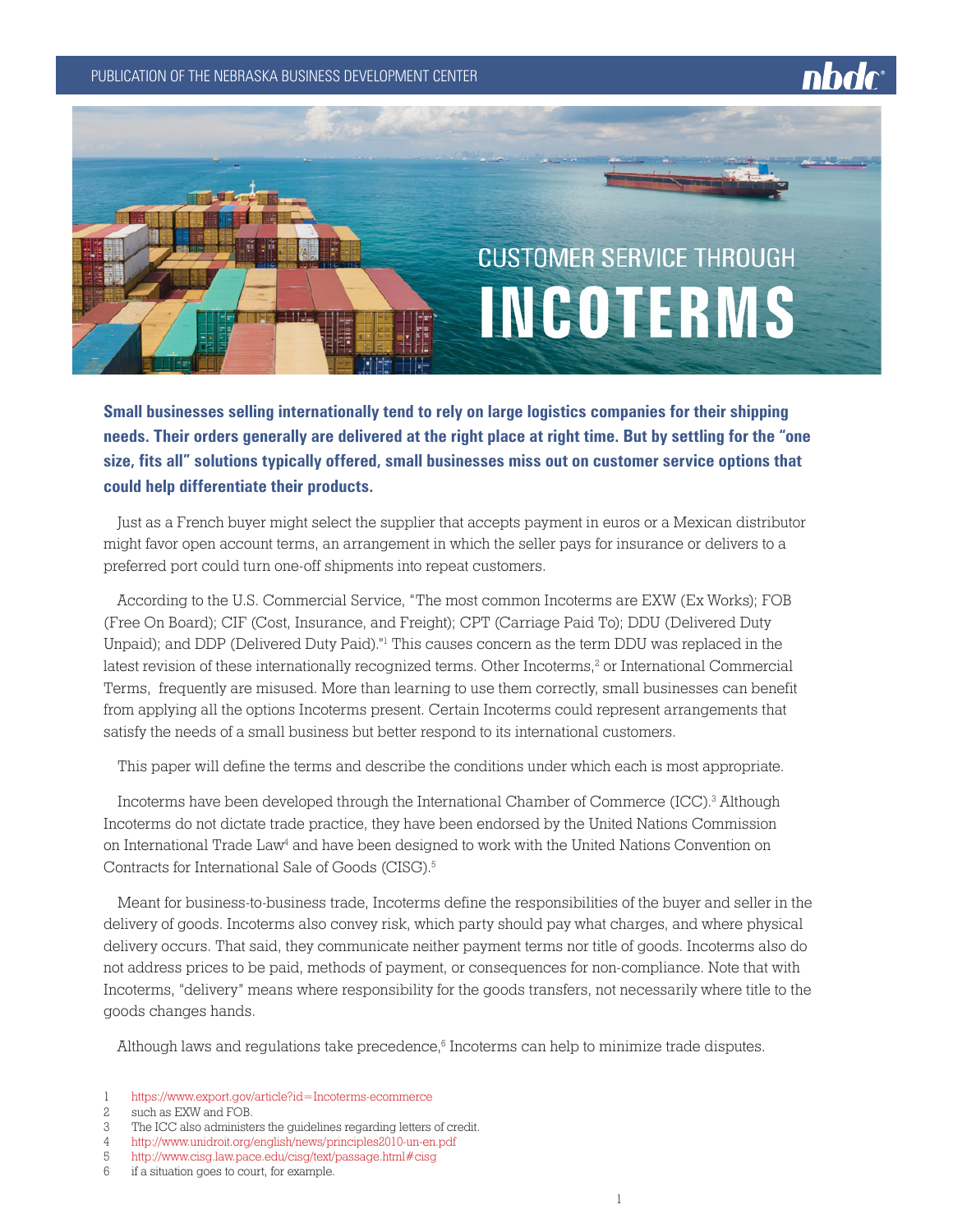

The following table summarizes each of the 11 current Incoterms.<sup>7</sup>

| Prefix <sup>8</sup> | How it appears on documents <sup>9</sup>              | <b>Meaning</b>                                                                                                                                                             |
|---------------------|-------------------------------------------------------|----------------------------------------------------------------------------------------------------------------------------------------------------------------------------|
| <b>EXW</b>          | EXW (place in seller's country)                       | Ex Works – goods made available at seller's facility, or at<br>another named place in seller's country; places maximum<br>obligation on buyer                              |
| <b>FCA</b>          | FCA (place in seller's country)                       | Free Carrier - goods delivered when seller releases them<br>to the first carrier designated by buyer at a named place in<br>seller's country                               |
| <b>FOB</b>          | FOB (port of shipment)                                | Free On Board - goods delivered when seller loads them<br>on board the vessel in seller's country; seller arranges<br>export clearance                                     |
| <b>FAS</b>          | FAS (vessel named by buyer at<br>port of shipment)    | Free Alongside Ship - goods delivered when seller<br>places them alongside buyer's vessel at the named port of<br>shipment in seller's country                             |
| <b>CFR</b>          | CFR (port of destination)                             | Cost and Freight - goods delivered after seller loads<br>them on board the ship in seller's country, but seller pays<br>transport to named port in buyer's country         |
| <b>CIF</b>          | CIF (port of destination)                             | Cost, Insurance, and Freight – similar to CFR, but seller<br>required to obtain insurance for goods in transit for 110% of<br>value <sup>3</sup>                           |
| <b>DAT</b>          | DAT (terminal at port or place in<br>buyer's country) | Delivered At Terminal - goods delivered once unloaded by<br>seller at named terminal in buyer's country                                                                    |
| <b>CPT</b>          | CPT (place in buyer's country)                        | Carriage Paid To - goods delivered when seller releases<br>them to the first carrier, but seller pays transport to named<br>place of destination in buyer's country        |
| <b>CIP</b>          | CIP (place in buyer's country)                        | Carriage and Insurance Paid To - similar to CPT, but<br>seller required to obtain insurance for goods in transit for<br>110% of contract value <sup>10</sup>               |
| <b>DAP</b>          | DAP (place in buyer's country)                        | Delivered At Place - goods delivered when ready for<br>unloading from arriving means of transport at named place<br>of destination in buyer's country                      |
| <b>DDP</b>          | DDP (place in buyer's country)                        | Delivered Duty Paid - goods delivered by seller to buyer's<br>facility or another named place in buyer's country, paying<br>all costs; places maximum obligation on seller |

# LEGEND

Terms appropriate for any mode or modes of transport.

Terms appropriate only for sea and inland waterway transport, specifically non-containerized goods.

Terms where responsibility for the goods takes place where the seller – or seller's designated carrier – physically hands them over.

Terms where responsibility has passed to the buyer before the seller physically hands them over. Although responsibility passes to the buyer within the seller's country, the seller contracts for transport to the buyer's country and physically hands over the goods there.

7 Complete definitions are available from ICC in the Incoterms 2010 handbook, which can be purchased at<http://store.iccwbo.org/incoterms-2010>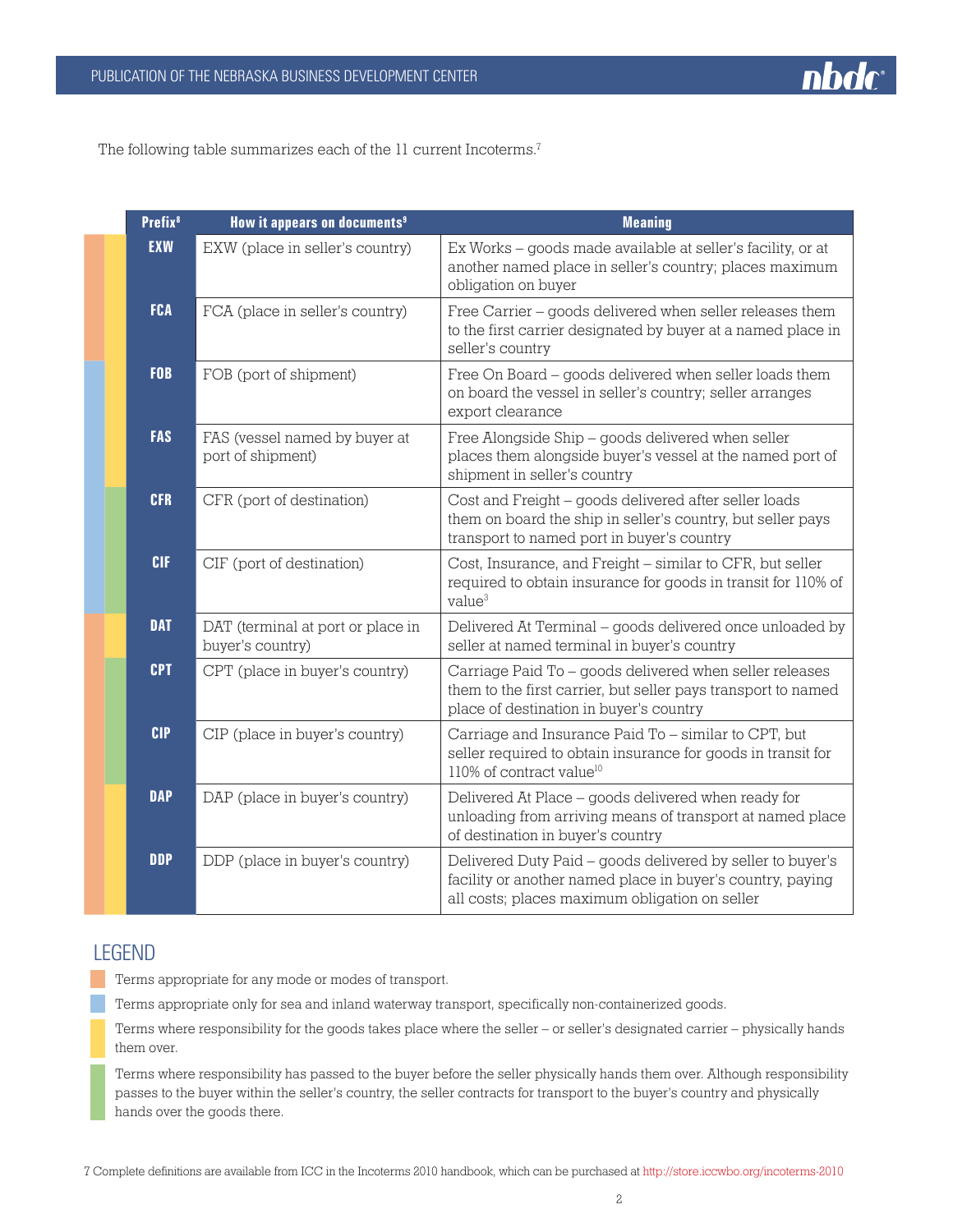

To choose an appropriate Incoterm, the first consideration is straightforward. The Incoterms marked with red in the table cover omni-modal transport. This means that a container of goods could be loaded onto a truck, transferred to a train, placed on a ship, and unloaded at a port (then repacked and delivered by plane). The Incoterms marked with blue represent those appropriate only to non-containerized shipments transported via water vessel. Most small businesses will use the Incoterms marked with red.

The next consideration relies more on the small business' relationship with its foreign buyer, depending on where sellers would feel comfortable transferring responsibility of the goods to buyer.

EXW and DDP represent extreme cases that should not see much use in practice. With EXW, the seller loses all control as soon as the seller physically hands over the goods to the buyer<sup>11</sup> in the seller's country. The buyer could re-sell the goods in the seller's country, or export to somewhere besides the buyer's country. The seller would have no idea where their goods end up, despite being liable for their end use. From an export compliance standpoint, representatives of federal agencies have expressed concern with such arrangements.<sup>12</sup>

With DDP, the seller retains control all the way to the buyer's facility in the buyer's country, making the seller responsible for the duties and other import requirements in foreign jurisdictions.



- 8 These three letters are used regardless of the language used by the parties of the transaction
- 9 The more precise you make the location in parenthesis, the better. Go beyond naming the factory and include the full address, even the number of the loading dock, if known.
- 10 under at least the minimum cover of the Institute Cargo Clauses of the Institute of London Underwriters (which would be Institute Cargo Clauses (C)), or any similar set of clauses
- 11 or the buyer's designated representative, such as a carrier.

12 Consultants at NBDC can educate clients about such compliance requirements and help them navigate the appropriate federal agencies.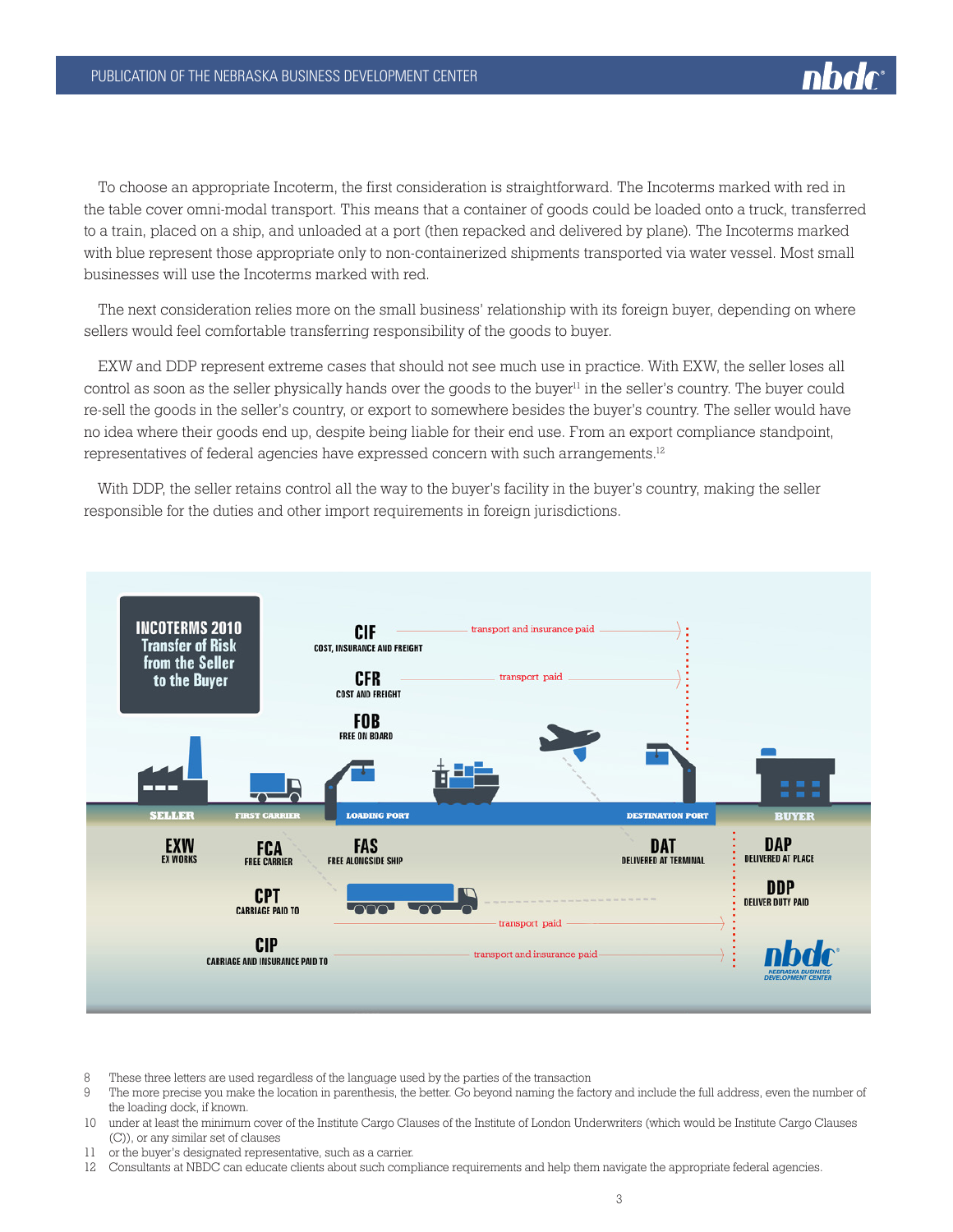

For the Incoterms marked with yellow, responsibility transfers somewhere in between the extremes represented by EXW and DDP, at the place where the goods physically are handed over.

For the terms marked with green, responsibility passes to the buyer in the seller's country, even if the goods aren't physically handed over until they reach the buyer's country. With these "C terms," the seller retains control over the transaction — and documents. Because the seller will build shipping into the price of the goods, these Incoterms might be difficult for buyers to accept as they take on the risk — and cost — but have no control over the shipment until the goods arrive in their country.

The Incoterms more favorable to buyers are DAT, DAP, and DDP. With these "D terms," the buyer is responsible for nothing until the goods arrive in the buyer's country.

For small businesses, FCA might represent an attractive compromise. With this flexible term, responsibility transfers in the seller's country, but only after goods have been physically handed over to the buyer's designated carrier. The seller can ensure the shipment gets to a port for export, with the buyer taking it from there.

Additionally, Incoterms can play a role in figuring import duties, affecting goods' total landed costs.<sup>13</sup> For example: South African customers could pay taxes on the "FOB" value of imports and Brazilian customers could pay taxes on goods' "CIF" value.14

Also when invoicing, small businesses must consider how payment methods work with each term. The seller might want to retain control of the goods into the buyer's country if selling open account.<sup>15</sup> and the buyer might want to take possession of the goods in the seller's country if paying cash in advance.16 Additionally, if payment involves a letter of credit, the seller will not want to rely on the buyer's carrier to provide the documentation necessary to exercise it.

Incoterms, then, work with other elements of the contract between the seller and buyer. Knowledge of them can help exporters and their customers negotiate terms that work for parties on both sides of the shipment. In an increasingly crowded global marketplace, Incoterms are a useful tool that can help small businesses differentiate their goods through customer service.

#### **Questions about Incoterms?**

 The Nebraska Business Development Center (NBDC) provides a variety of consulting services to small businesses, including business planning, government contracting, and export assistance. Resources for current and future exporters are available on NBDC's website at nbdc.unomaha.edu/export. The site features an export readiness assessment tool as well as a *Step-by-Step Guide to Exporting.*

Contact Josh Nichol-Caddy at (402) 554-4092 or jnicholcaddy@unomaha.edu to discuss international marketing strategies for your small business.

<sup>13</sup> This is the total amount it will cost for the goods to arrive at the customer's door.

<sup>14</sup> <https://www.dutycalculator.com/>These rates apply regardless of whether FOB or CIF are the Incoterms actually used in the sales contract between the buyer and seller, so invoices (starting with the pro forma) should itemize the necessary elements for figuring duties as well as the costs associated with the Incoterm that will be used for the shipment.

<sup>15 &</sup>quot;C terms" and "D terms."

<sup>16</sup> Ex Works or "F terms."